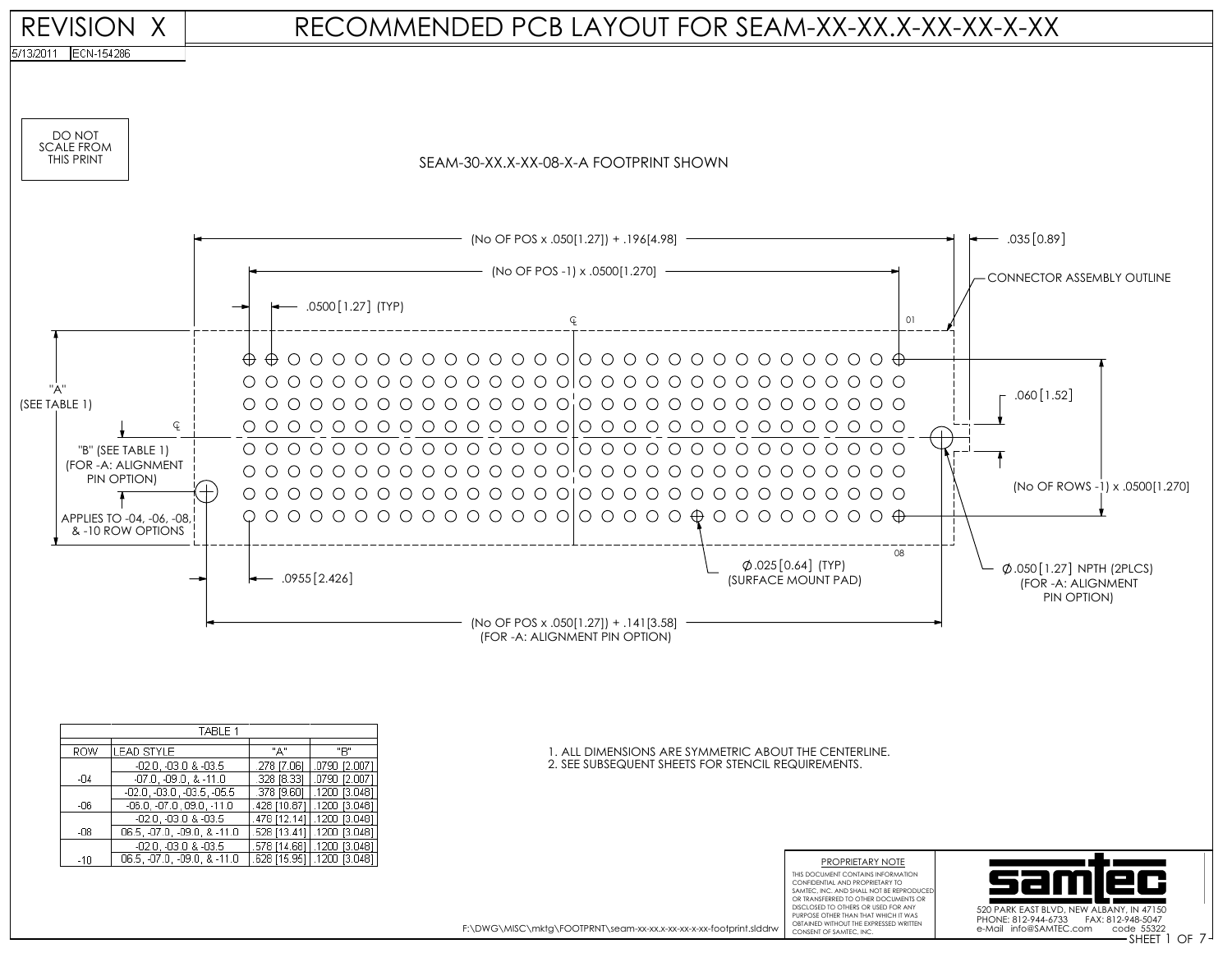REVISION X

## RECOMMENDED STENCIL LAYOUT FOR SEAM-XX-XX.X-XX-XX-X-XX



OBTAINED WITHOUT THE EXPRESSED WRITTEN<br>CONSENT OF SAMTEC, INC. F:\DWG\MISC\mktg\FOOTPRNT\seam-xx-xx.x-xx-xx-x-xx-footprint.slddrw

CONFIDENTIAL AND PROPRIETARY TO SAMTEC, INC. AND SHALL NOT BE REPRODUCE OR TRANSFERRED TO OTHER DOCUMENTS OR DISCLOSED TO OTHERS OR USED FOR ANY PURPOSE OTHER THAN THAT WHICH IT WAS

SHEET OF CONSENT OF SAMTEC, INC. 2 7 PHONE: 812-944-6733 FAX: 812-948-5047

520 PARK EAST BLVD, NEW ALBAN

e-Mail info@SAMTEC.com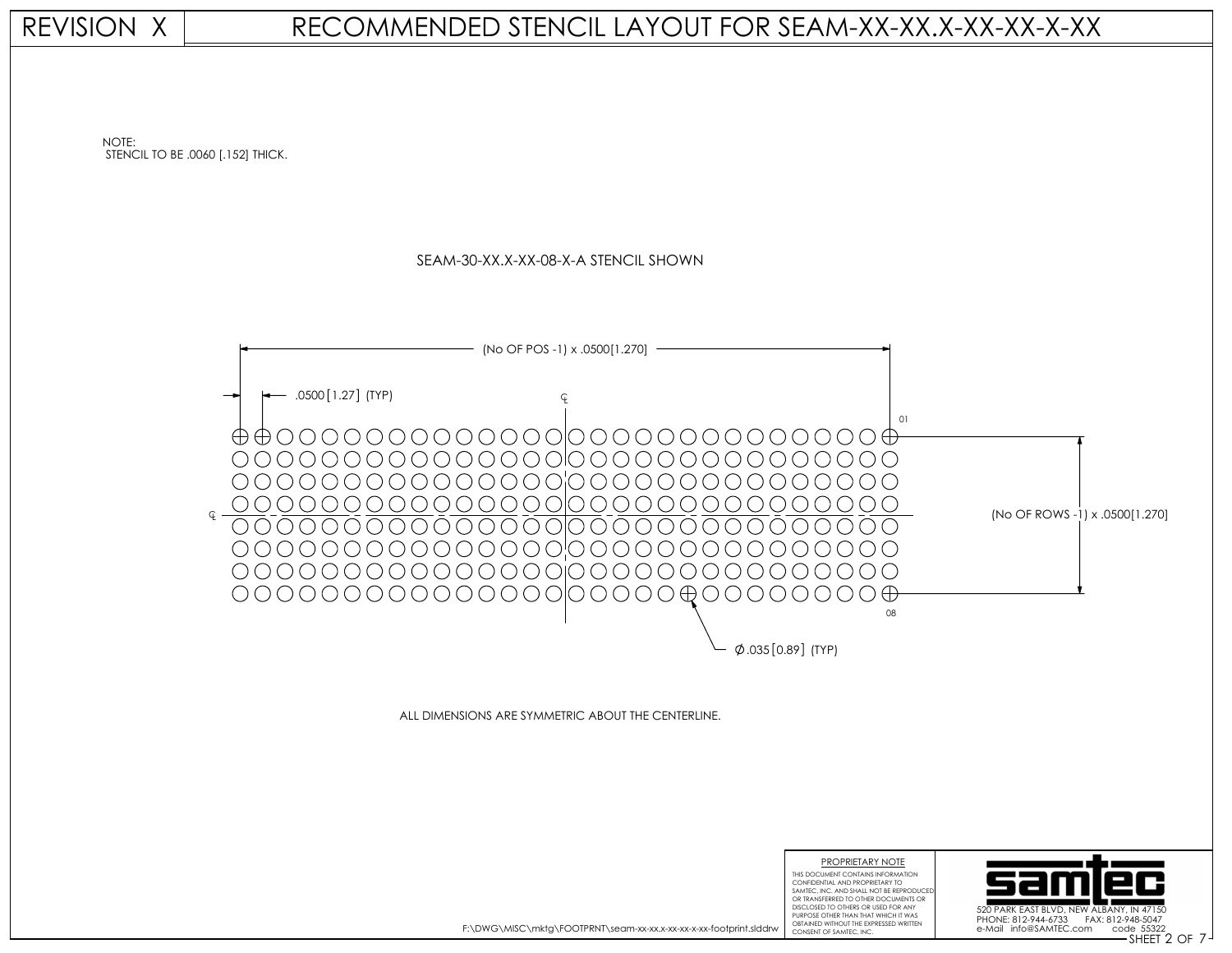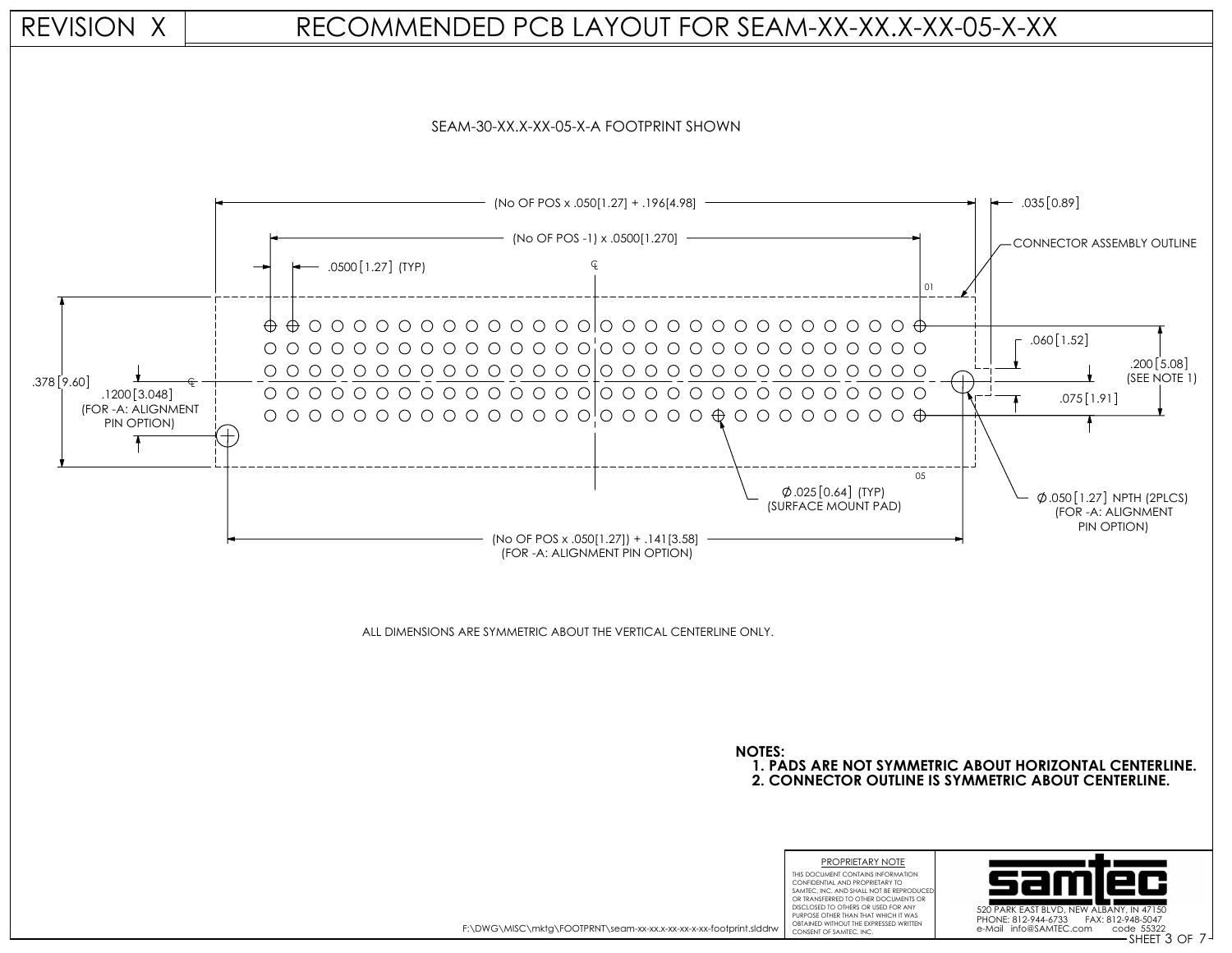## REVISION X

## RECOMMENDED STENCIL FOR SEAM-XX-XX.X-XX-05-X-XX

NOTE: STENCIL TO BE .0060[.152] THICK.





ALL DIMENSIONS ARE SYMMETRIC ABOUT THE VERTICAL CENTERLINE ONLY.



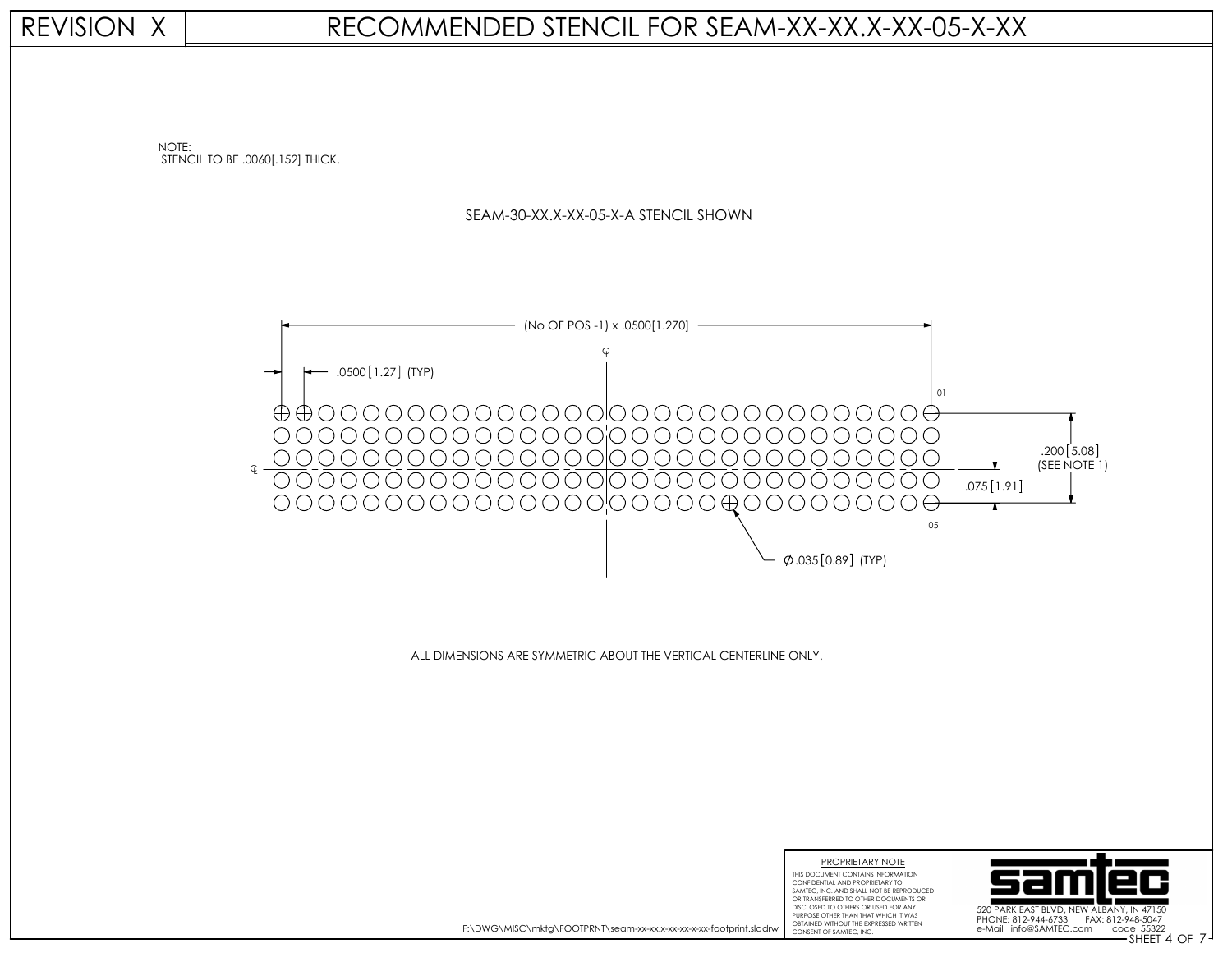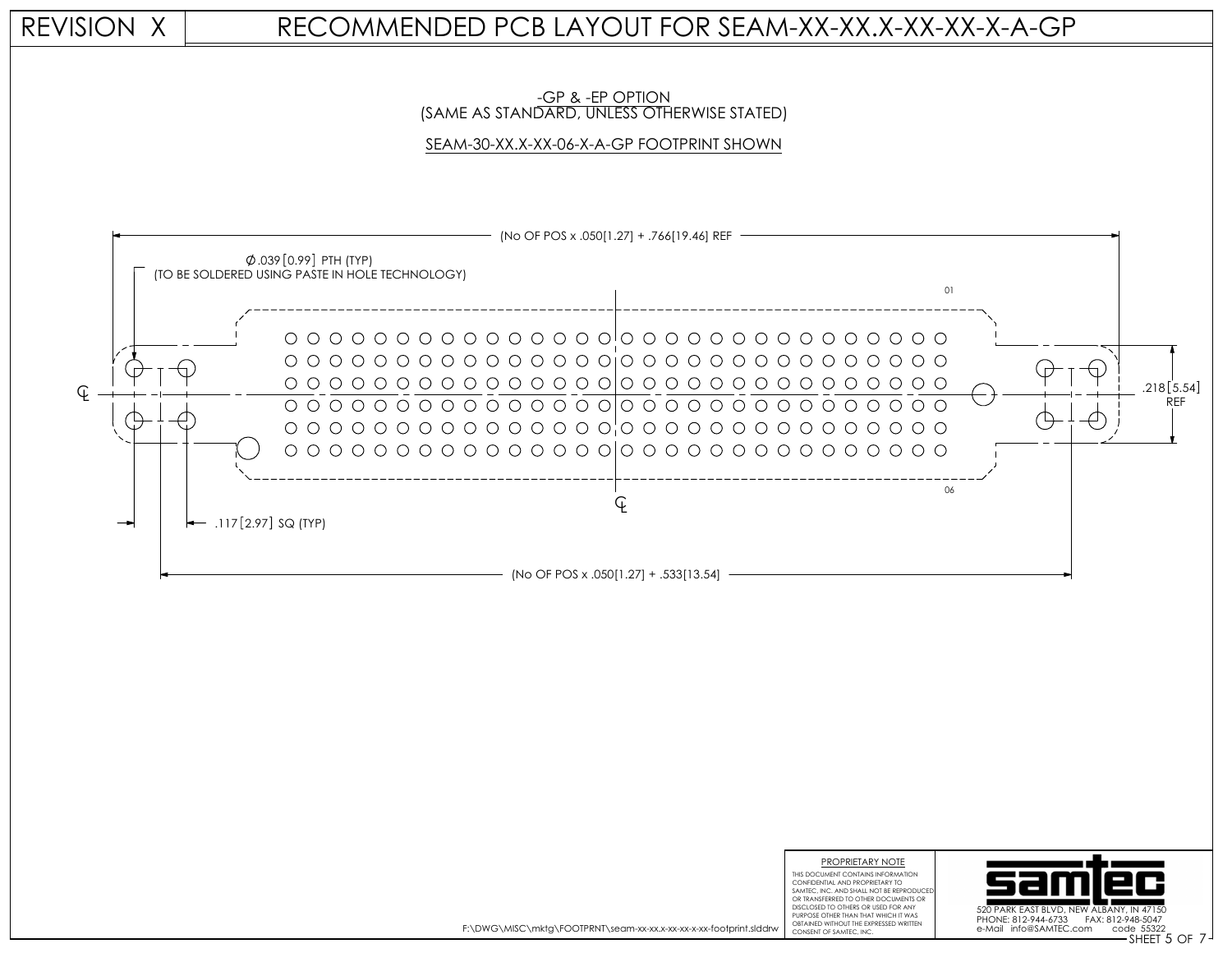